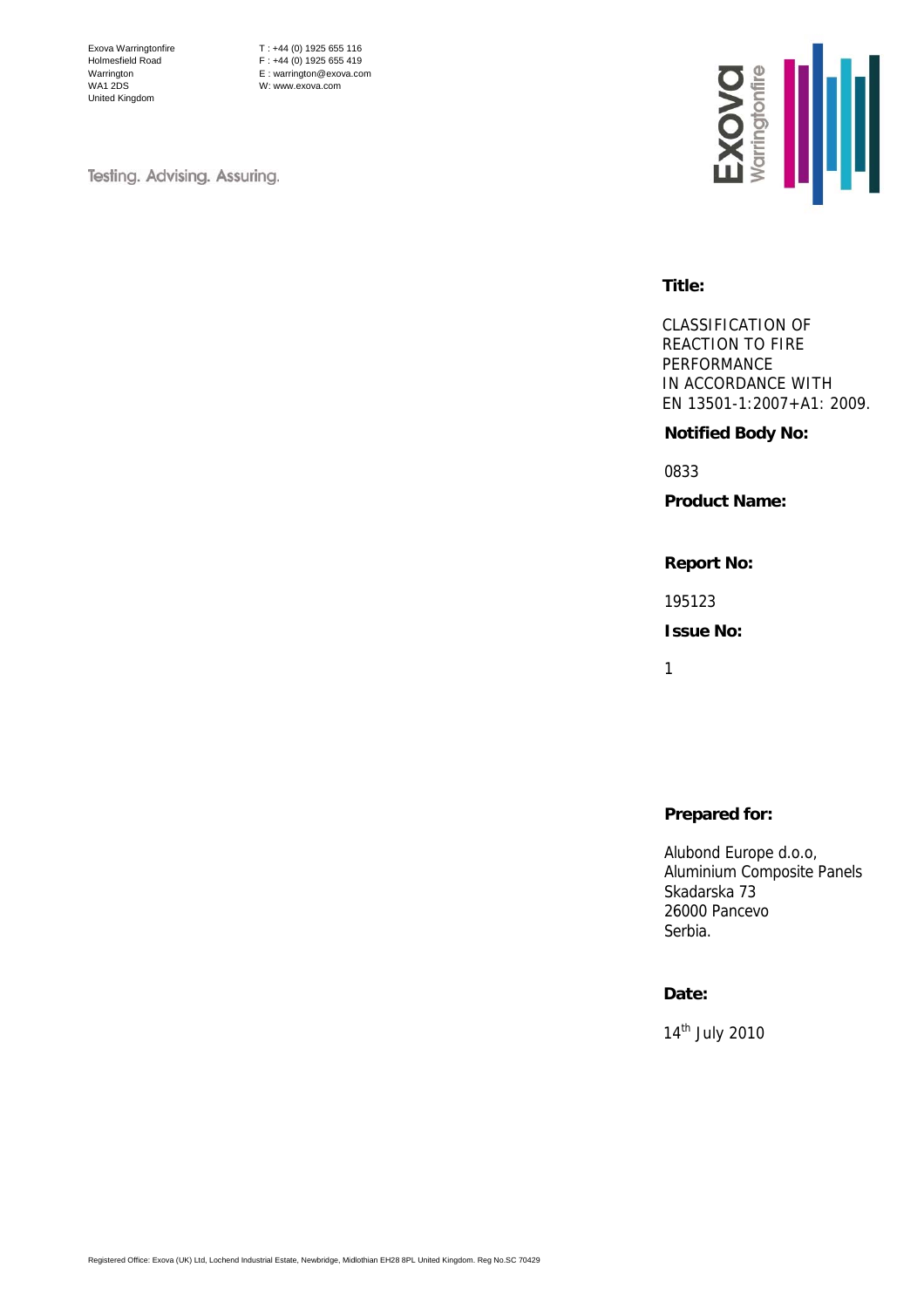## **1. Introduction**

This classification report defines the classification assigned to "Alubond FR A2", a coated aluminium composite panel, in accordance with the procedures given in EN 13501-1:2007+A1: 2009.

## **2. Details of classified product**

## **2.1 General**

The product, "Alubond FR A2", a coated aluminium composite panel, is defined as being suitable for construction applications, excluding flooring and linear pipe thermal insulation.

## **2.2 Product description**

The product, "Alubond FR A2", a coated aluminium composite panel, is fully described below and in the test reports provided in support of classification listed in Clause 3.1.

| General description                |                                  | Coated aluminium composite panel with a flame<br>retardant grade core |  |  |  |  |
|------------------------------------|----------------------------------|-----------------------------------------------------------------------|--|--|--|--|
| Product reference of composite     |                                  | "Alubond FR A2"                                                       |  |  |  |  |
| Colour reference of composite      |                                  | "Grey"                                                                |  |  |  |  |
| Name of manufacturer of composite  |                                  | Alubond Europe d.o.o.                                                 |  |  |  |  |
| Thickness of composite             |                                  | 4mm (stated by sponsor)                                               |  |  |  |  |
| Weight per unit area of composite  |                                  | 8kg/m <sup>2</sup> (stated by sponsor)                                |  |  |  |  |
| Product reference                  |                                  | "Polyvinylidene fluoride (PVDF) Coating"                              |  |  |  |  |
|                                    | Generic type                     | Polyvinylidene fluoride (PVDF)                                        |  |  |  |  |
|                                    | Name of manufacturer             | See Note 1 below                                                      |  |  |  |  |
|                                    | Colour reference                 | "Silver"                                                              |  |  |  |  |
| Top coat<br>product<br>(test face) | Number of coats                  | One                                                                   |  |  |  |  |
|                                    | Specific gravity                 | $1.6 - 1.8$ (dry)                                                     |  |  |  |  |
|                                    | Application rate (per coat)      | $0.07$ kg/m <sup>2</sup>                                              |  |  |  |  |
|                                    | Application thickness (per coat) | $0.02$ mm                                                             |  |  |  |  |
|                                    | Application method               | Coil coating                                                          |  |  |  |  |
|                                    | Curing process                   | 30 seconds at 250°C                                                   |  |  |  |  |
|                                    | Flame retardant details          | See Note 2 below                                                      |  |  |  |  |
|                                    | Product reference                | "Primer"                                                              |  |  |  |  |
|                                    | Generic type                     | Solvent based paint                                                   |  |  |  |  |
|                                    | Name of manufacturer             | See Note 1 below                                                      |  |  |  |  |
|                                    | Colour reference                 | "White/Grey"                                                          |  |  |  |  |
|                                    | Number of coats                  | One                                                                   |  |  |  |  |
| Primer                             | Specific gravity                 | $1.42$ (dry)                                                          |  |  |  |  |
|                                    | Application rate (per coat)      | $0.02$ kg/m <sup>2</sup>                                              |  |  |  |  |
|                                    | Application thickness (per coat) | $0.007$ mm                                                            |  |  |  |  |
|                                    | Application method               | Coil coating                                                          |  |  |  |  |
|                                    | Curing process                   | 30 seconds at 240°C                                                   |  |  |  |  |
|                                    | Flame retardant details          | See Note 2 below                                                      |  |  |  |  |

Continued on next page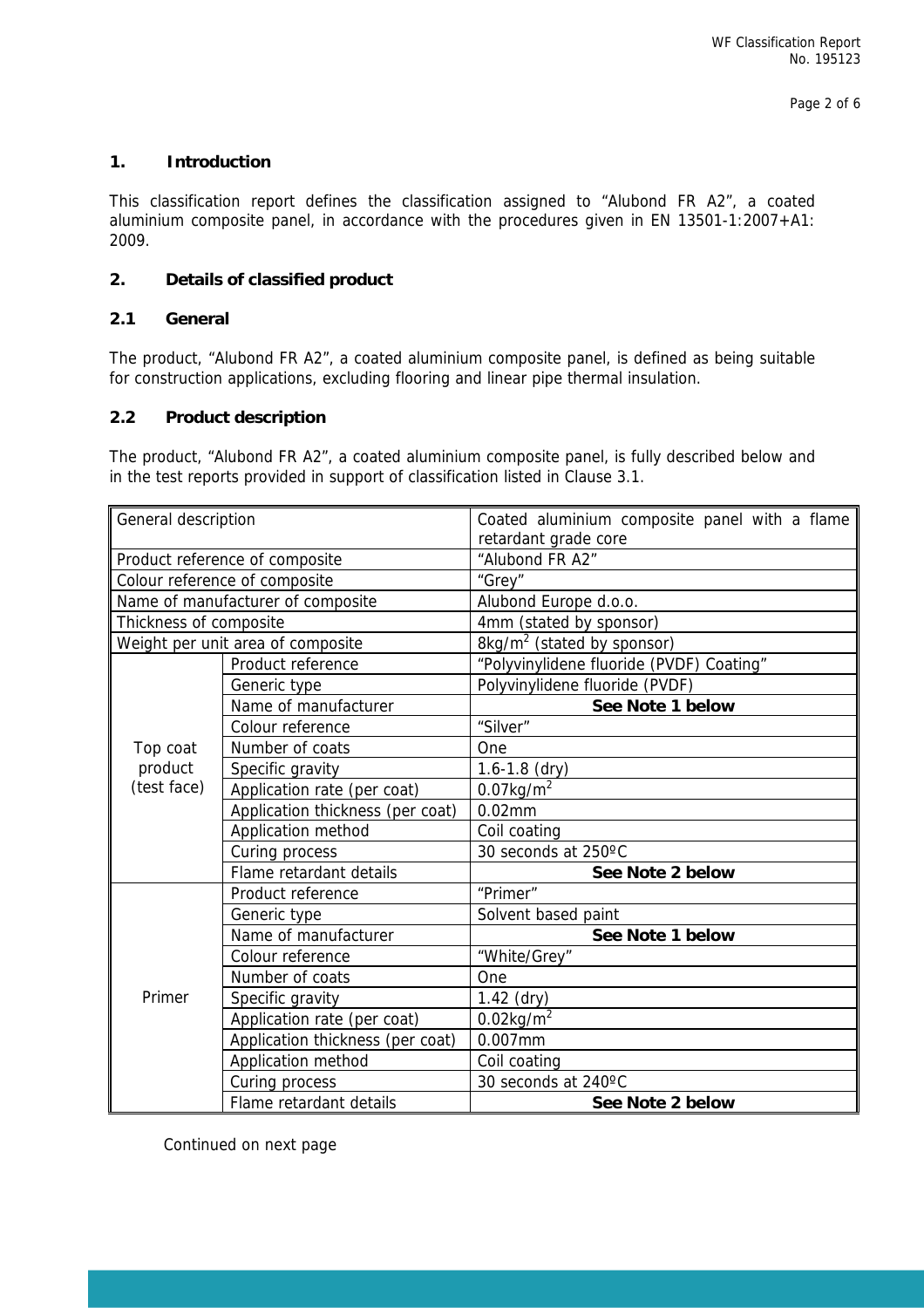| Aluminium | Product reference       | "Aluminium Coil"                                     |  |  |  |
|-----------|-------------------------|------------------------------------------------------|--|--|--|
|           | Generic type            | Aluminium                                            |  |  |  |
|           | Name of manufacturer    | See Note 1 below                                     |  |  |  |
|           | <b>Thickness</b>        | 0.5 <sub>mm</sub>                                    |  |  |  |
|           | Weight per unit area    | $1.35$ kg/m <sup>2</sup>                             |  |  |  |
|           | Density                 | $2.7$ kg/m <sup>3</sup>                              |  |  |  |
|           | Flame retardant details | The component is inherently flame retardant          |  |  |  |
|           | Pre-treatment details   | Each face of the aluminium was coated with chromic   |  |  |  |
|           |                         | acid to a thickness of 0.008mm before being cured at |  |  |  |
|           |                         | a temperature of between 120 and 150°C               |  |  |  |
|           | Product reference       | "Bonding film"                                       |  |  |  |
|           | Generic type            | Low density polyethylene (LDPE) film                 |  |  |  |
|           | Name of manufacturer    | See Note 1 below                                     |  |  |  |
| Adhesive  | <b>Thickness</b>        | 0.005mm                                              |  |  |  |
|           | Weight per unit area    | $0.093$ kg/m <sup>2</sup>                            |  |  |  |
|           | Application method      | <b>Heat lamination</b>                               |  |  |  |
|           | Flame retardant details | See Note 2 below                                     |  |  |  |
|           | Product reference       | "FR Core A2 Level"                                   |  |  |  |
|           | Detailed<br>description | Aluminium hydroxide, magnesium hydroxide, calcium    |  |  |  |
|           | composition details     | carbonate, glass fibre                               |  |  |  |
| Core      | Name of manufacturer    | See Note 3 below                                     |  |  |  |
|           | <b>Thickness</b>        | 3mm                                                  |  |  |  |
|           | Weight per unit area    | $5.4$ kg/m <sup>2</sup>                              |  |  |  |
|           | Density                 | $1.7$ kg/m <sup>3</sup>                              |  |  |  |
|           | Flame retardant details | See Note 3 below                                     |  |  |  |
|           | Product reference       | "Bonding film"                                       |  |  |  |
|           | Generic type            | Low density polyethylene (LDPE) film                 |  |  |  |
|           | Name of manufacturer    | See Note 1 below                                     |  |  |  |
| Adhesive  | <b>Thickness</b>        | 0.005mm                                              |  |  |  |
|           | Weight per unit area    | $0.093$ kg/m <sup>2</sup>                            |  |  |  |
|           | Application method      | <b>Heat lamination</b>                               |  |  |  |
|           | Flame retardant details | See Note 2 below                                     |  |  |  |
|           | Product reference       | "Aluminium Coil"                                     |  |  |  |
|           | Generic type            | Aluminium                                            |  |  |  |
|           | Name of manufacturer    | See Note 1 below                                     |  |  |  |
|           | <b>Thickness</b>        | 0.5 <sub>mm</sub>                                    |  |  |  |
| Aluminium | Weight per unit area    | $1.35$ kg/m <sup>2</sup>                             |  |  |  |
|           | Density                 | $2.7$ kg/m <sup>3</sup>                              |  |  |  |
|           | Flame retardant details | The component is inherently flame retardant          |  |  |  |
|           | Pre-treatment details   | Each face of the aluminium was coated with chromic   |  |  |  |
|           |                         | acid to a thickness of 0.008mm before being cured at |  |  |  |
|           |                         | a temperature of between 120 and 150°C               |  |  |  |

Continued on next page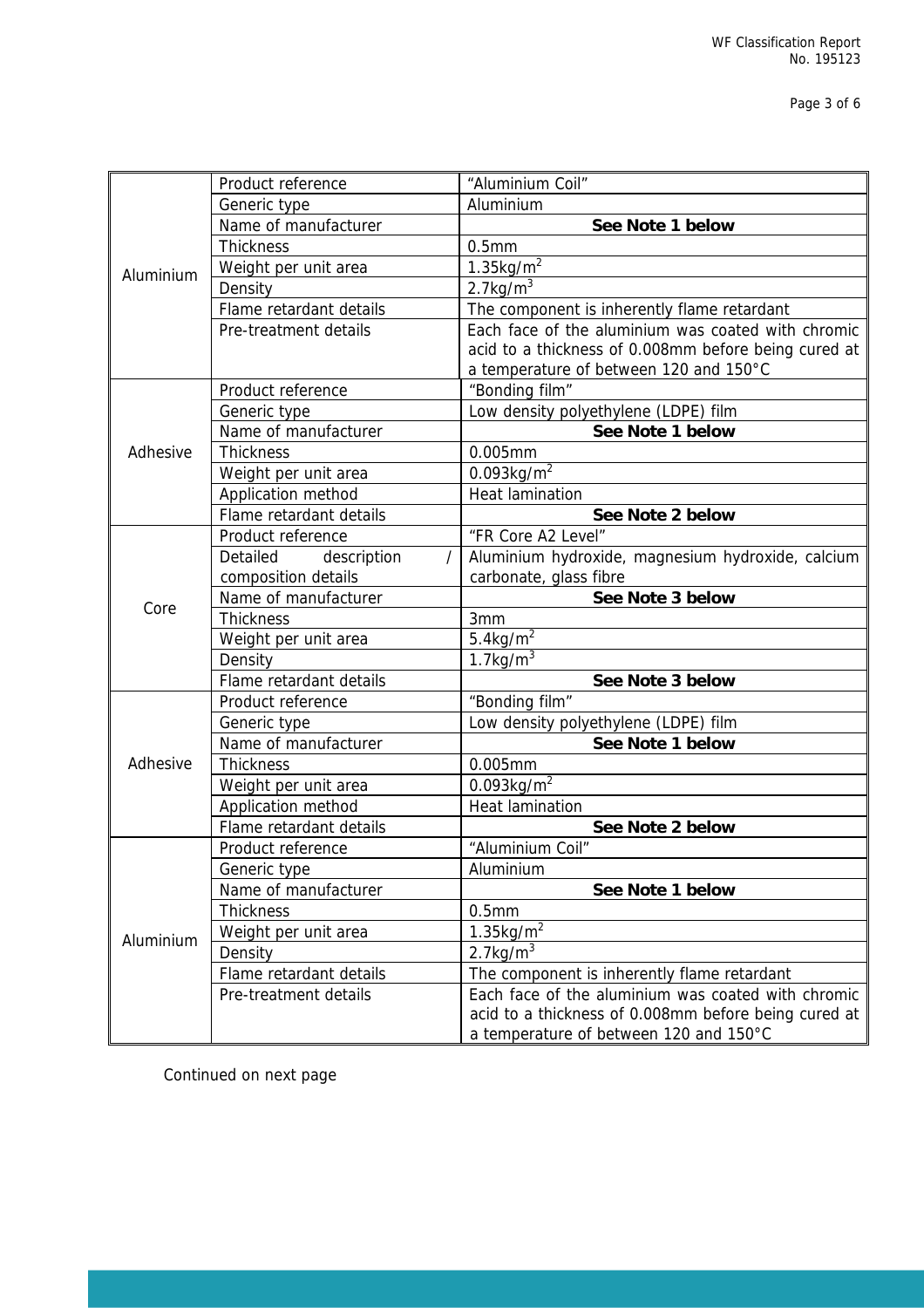Page 4 of 6

|                   | Product reference                | "Protect Coating"                                |  |  |  |
|-------------------|----------------------------------|--------------------------------------------------|--|--|--|
|                   | Generic type                     | Solvent based paint                              |  |  |  |
|                   | Name of manufacturer             | See Note 1 below                                 |  |  |  |
|                   | Colour reference                 | "White/Grey"                                     |  |  |  |
|                   | Number of coats                  | One                                              |  |  |  |
| Primer            | Specific gravity                 | $1.42$ (dry)                                     |  |  |  |
| (service<br>coat) | Application rate (per coat)      | $0.02$ kg/m <sup>2</sup>                         |  |  |  |
| (Reverse          | Application thickness (per coat) | $0.05$ mm                                        |  |  |  |
| face)             | Application method               | Coil coating                                     |  |  |  |
|                   | Curing process                   | 30 seconds at 250°C                              |  |  |  |
|                   | Flame retardant details          | See Note 2 below                                 |  |  |  |
|                   | Brief<br>description<br>of       | This is a coil coating process where paint is    |  |  |  |
|                   | manufacturing process            | transferred to aluminium coil and later cured in |  |  |  |
|                   |                                  | ovens and dried online.                          |  |  |  |

**Note 1: The sponsor of the test has provided this information but at the specific request of the sponsor, these details have been omitted from the report and are instead held on the confidential file relating to this investigation.** 

**Note 2: The sponsor of the test has confirmed that no flame retardant additives were utilised in the production of the component.** 

**Note 3: The sponsor was unwilling to provide this information.** 

## **3. Test reports & test results in support of classification**

#### **3.1 Test reports**

| Name of                 | Name of                 | Test reports/extended   | Test method / extended   |
|-------------------------|-------------------------|-------------------------|--------------------------|
| Laboratory              | sponsor                 | application report Nos. | application rules & date |
| Exova<br>warringtonfire | Alubond Europe<br>d.o.o | WF 195067               | EN 13823                 |
| Exova                   | Alubond Europe          | WF 195068, 195069,      | <b>EN ISO 1716</b>       |
| warringtonfire          | d.o.o                   | 195071, 195072,         |                          |
| Exova                   | Alubond Europe          | WF 195355               | <b>EN ISO 1716</b>       |
| warringtonfire          | d.o.o                   |                         | Composite summary report |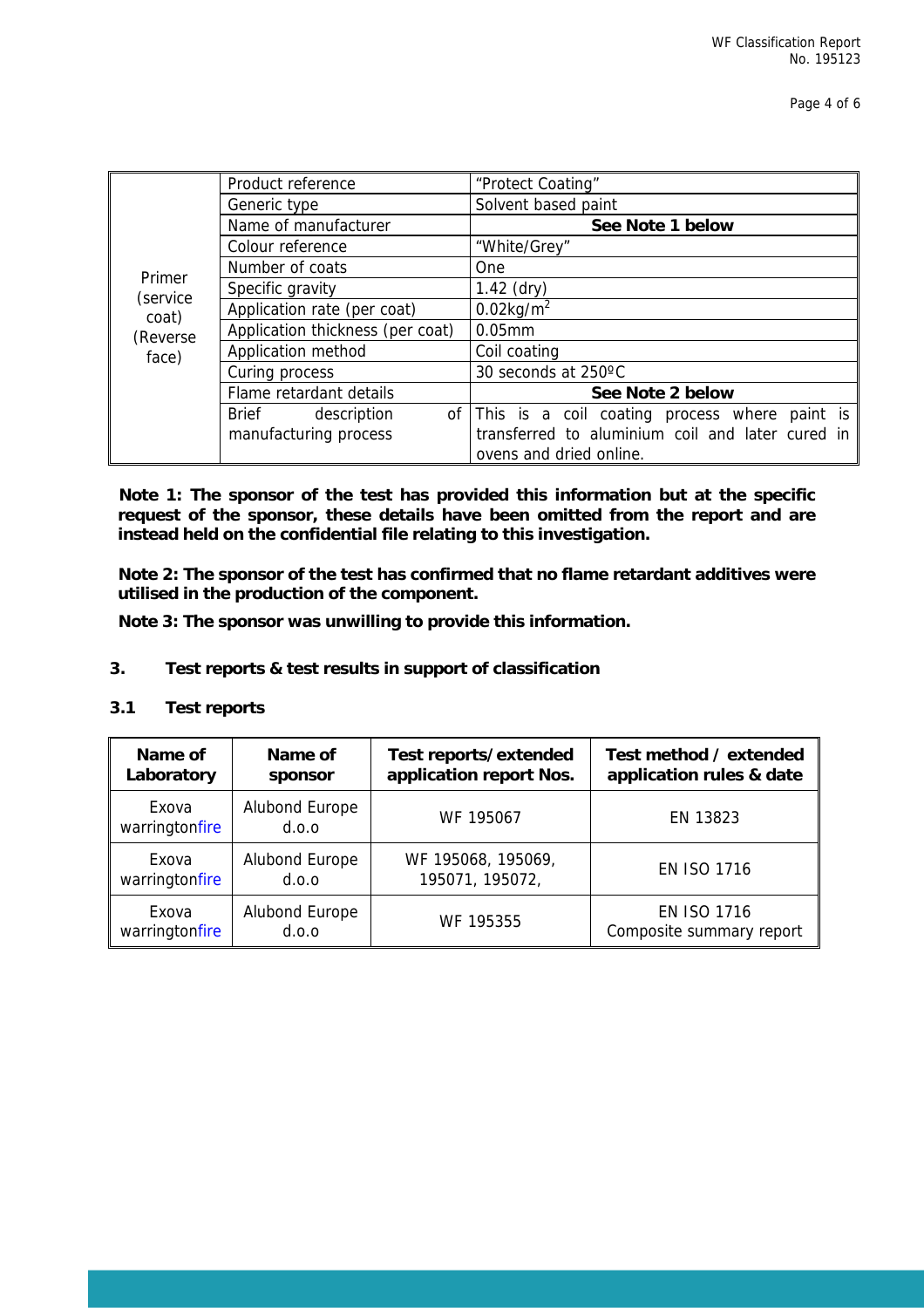Page 5 of 6

## **3.2 Test results**

| <b>Test</b>             |                                       | No.               | <b>Results</b>                               |                          |  |
|-------------------------|---------------------------------------|-------------------|----------------------------------------------|--------------------------|--|
| method &<br>test number | Parameter                             | tests             | <b>Continuous</b><br>parameter -<br>mean (m) | Compliance<br>parameters |  |
| EN 13823                | FIGRA <sub>0.2MJ</sub>                |                   | 0.00                                         | Compliant                |  |
|                         | FIGRA $_{0.4MJ}$                      |                   | 0.00                                         | Compliant                |  |
|                         | THR $_{600s}$                         | 3                 | 0.32                                         | Compliant                |  |
|                         | <b>LFS</b>                            |                   | None                                         | Compliant                |  |
|                         | <b>SMOGRA</b>                         |                   | 0.00                                         | Compliant                |  |
|                         | TSP <sub>600s</sub>                   |                   | 35.21                                        | Compliant                |  |
|                         | PVDF coating Top coat (b)             | 3                 | 1.3569                                       | Compliant                |  |
| <b>EN ISO 1716</b>      | Primer (b)                            | 3                 | 0.2647                                       | Compliant                |  |
|                         | Aluminium (a)                         | 3                 | 0.0000                                       | Compliant                |  |
|                         | Adhesive Film (d)                     | 3                 | 3.9778                                       | Compliant                |  |
|                         | Core (a)                              | 3                 | 1.5413                                       | Compliant                |  |
|                         | Adhesive Film (d)                     | 3                 | 3.9778                                       | Compliant                |  |
|                         | Aluminium (a)                         | 3                 | 0.0000                                       | Compliant                |  |
|                         | Service coat primer (b)               | 3                 | 0.2647                                       | Compliant                |  |
|                         | For the product as a whole<br>PCS (e) | Summary<br>result | 2.1372                                       | Compliant                |  |

## **4. Classification and field of application**

#### **4.1 Reference of classification**

This classification has been carried out in accordance with clause 8 of EN 13501-1:2007+A1: 2009.

#### **4.2 Classification**

The product, "Alubond FR A2", a coated aluminium composite panel, in relation to its reaction to fire behaviour is classified:

**A2** 

The additional classification in relation to smoke production is:

**S1** 

The additional classification in relation to flaming droplets / particles is: